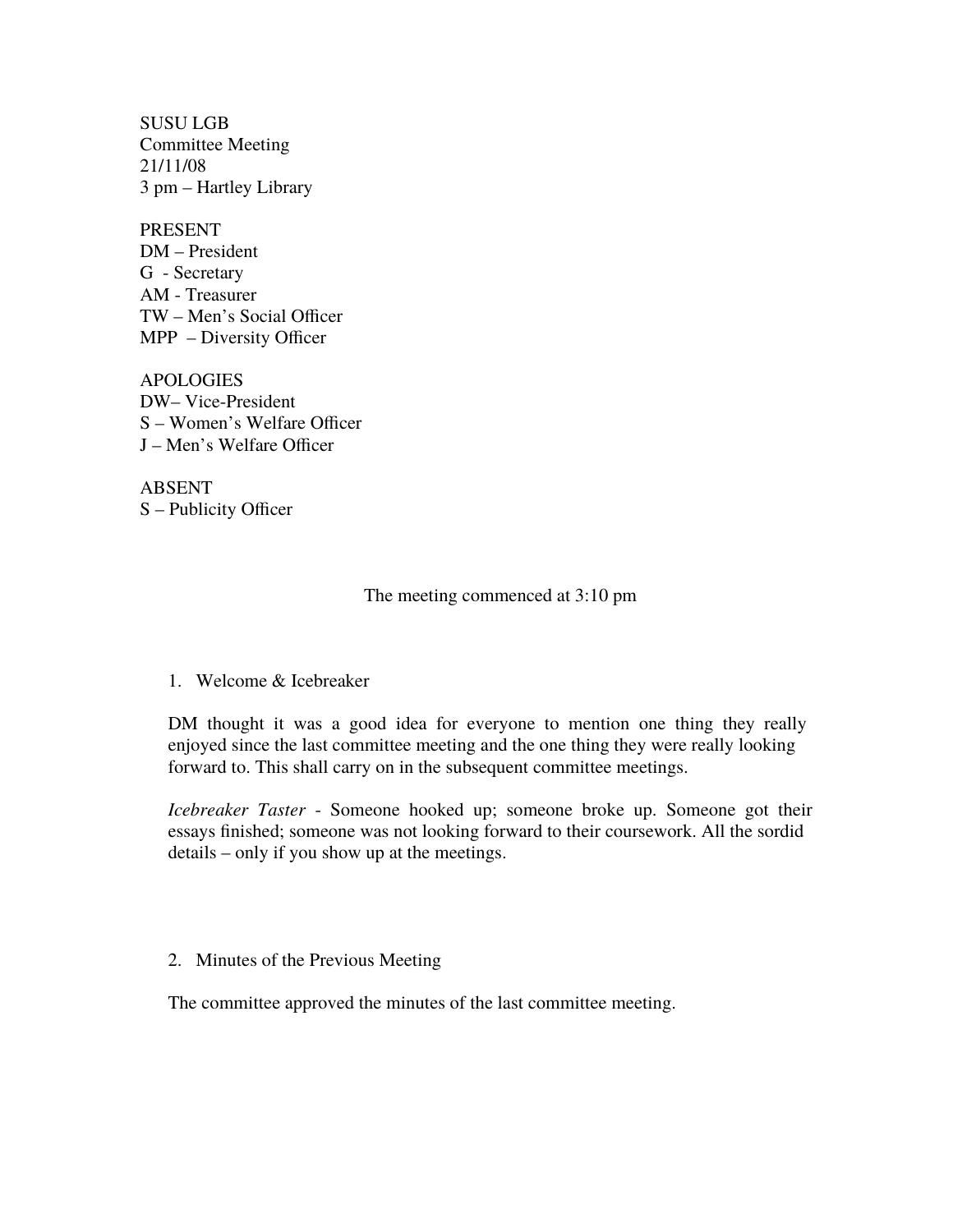- 3. Upcoming Socials
	- SUSU TASTES THE ORIENT (aka the Chinese Social) *Scheduled for December 10th, 2008*

It was agreed that all committee member must attend the Chinese social. (Please make sure you're free that night) S needs to get 30 tickets printed for the Chinese social which shall be sold at the inter-uni pub crawl, being held on Wednesday, the  $26<sup>h</sup>$  of November. The details: Date: 10/12/2008 Time: 8pm Venue: TBA Cost for the entry ticket: £1

TW said that he would finalise the venue in the coming week. He was also exploring the possibilities of making it a Bring Your Own Booze night.

All committee members attending the inter-uni pub crawl will be given these tickets, which they will need to sell that night (or subsequently).

## • INTER-UNI PUB CRAWL *November 26th, 2008*

50+ people are expected to turn up. Portsmouth alone has confirmed 20+ participants. Bournemouth – Unsure. Winchester isn't coming as a group, but their society reps shall be joining us.

The dress code (well actually, it's more of a face code) is a moustache. DM has kindly agreed to be the "moustache coordinator".

There will be a drinks (champagne) reception.

The venue for the reception is still being decided upon. AM will let us know as soon as he's found a room.

The scheduled activity for this event is a poker pub crawl. One collects a card when they order a drink. The very first card shall be given to the person when they pay for the entry ticket, which has been fixed at £2.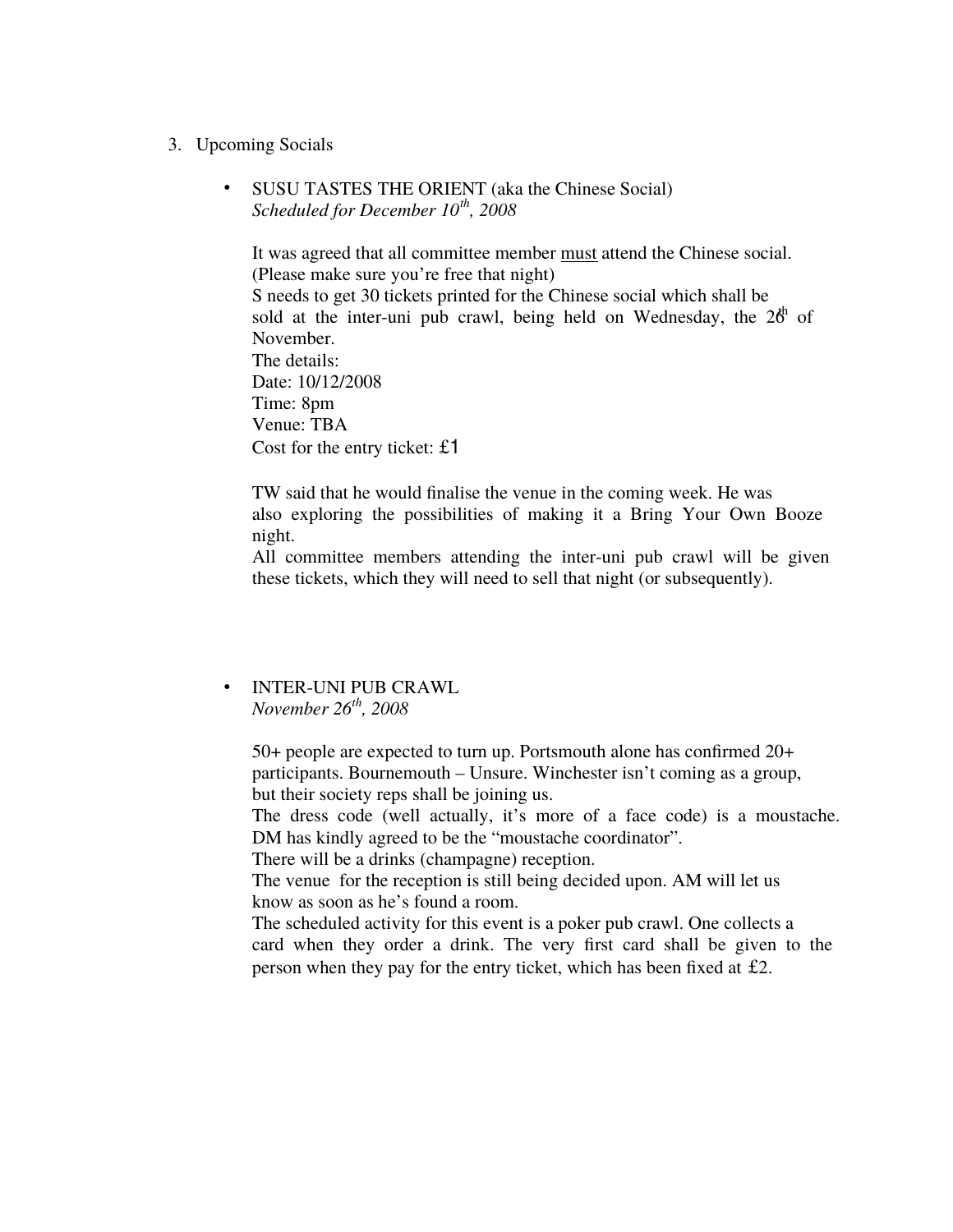The proposed pubs for the crawl are as follows (TW still needs to confirm with the managers):

*Highfield Hobbit Kalebko Isobar (the winners will be announced here) (Mitre is a backup option)* 

Welcome Reception starts at 7pm. The rules for the crawl are explained. We hit the first pub at 7:45pm sharp. We head for The Edge from Isobar before 10 pm (free entry before 10pm).

The President has assigned the following duties to the committee members for the pub crawl night:

| DM         | - As the President of the society, he is the Face of    |
|------------|---------------------------------------------------------|
|            | our LGB Society for the night. Also, our Moustache      |
|            | Coordinator. He will assist TW in explaining the        |
|            | rules for the pub crawl.                                |
| TW         | - As the Social Officer of the society, he is the Chief |
|            | Coordinator for the night. He will explain the rules    |
|            | for the pub crawl                                       |
| <b>MPP</b> | - Our DJ for the drinks reception. He will also be      |
|            | selling the red ribbons at the reception as well as     |
|            | Isobar.                                                 |
| G          | - Will be standing at the Interchange wearing a         |
|            | fluorescent jacket. With a smile on his face, he will   |
|            | direct the guests towards the venue                     |
| AM         | - Will be Usher for the night. He will welcome the      |
|            | guests at the door, selling entry tickets for the pub-  |
|            | crawl.                                                  |
| S          | - "Floating Mingler", selling tickets for the Chinese   |
|            | social along the way.                                   |
| DW         | - "Co-Floating Mingler". He is also responsible for     |
|            | the health and safety risk assessment.                  |